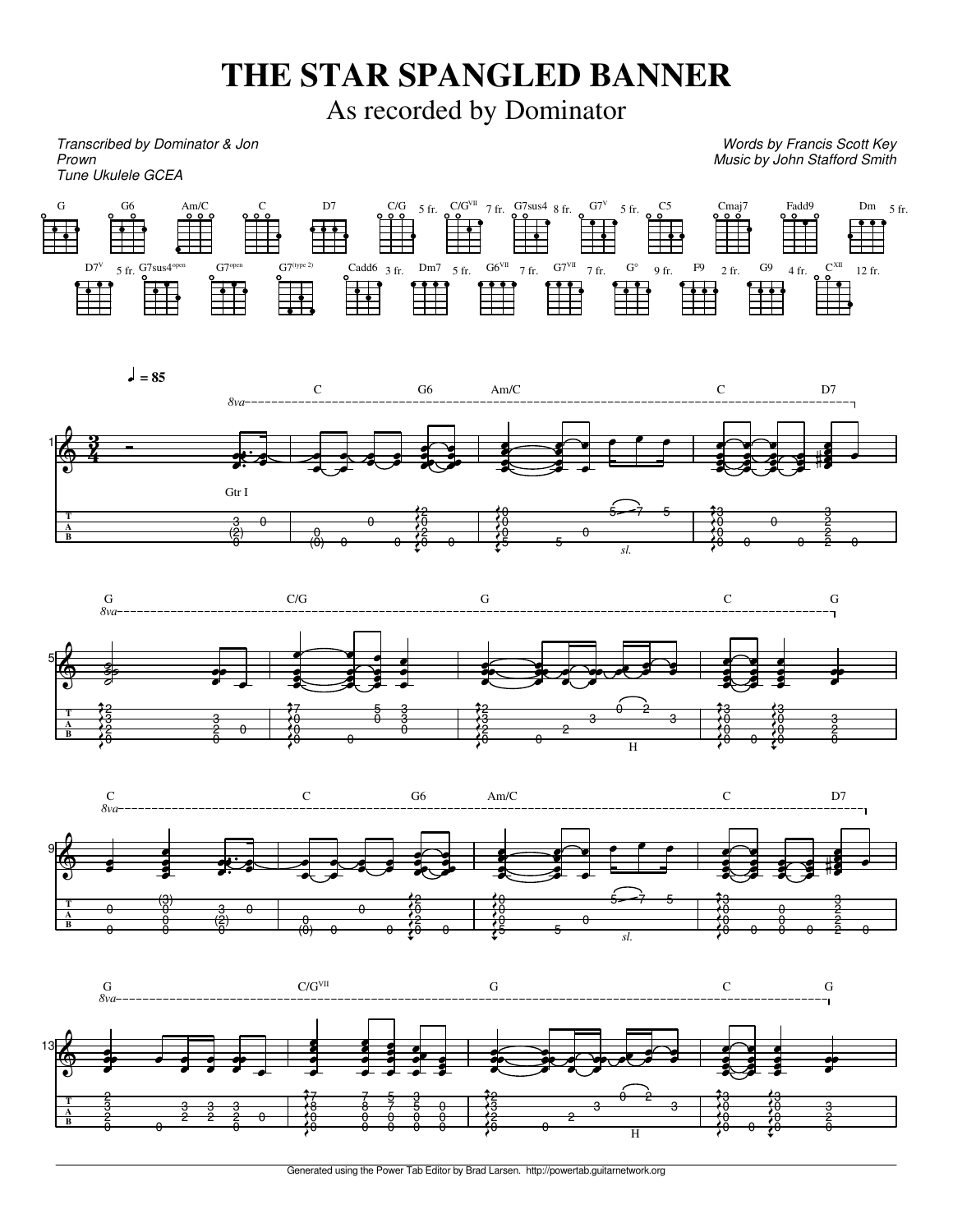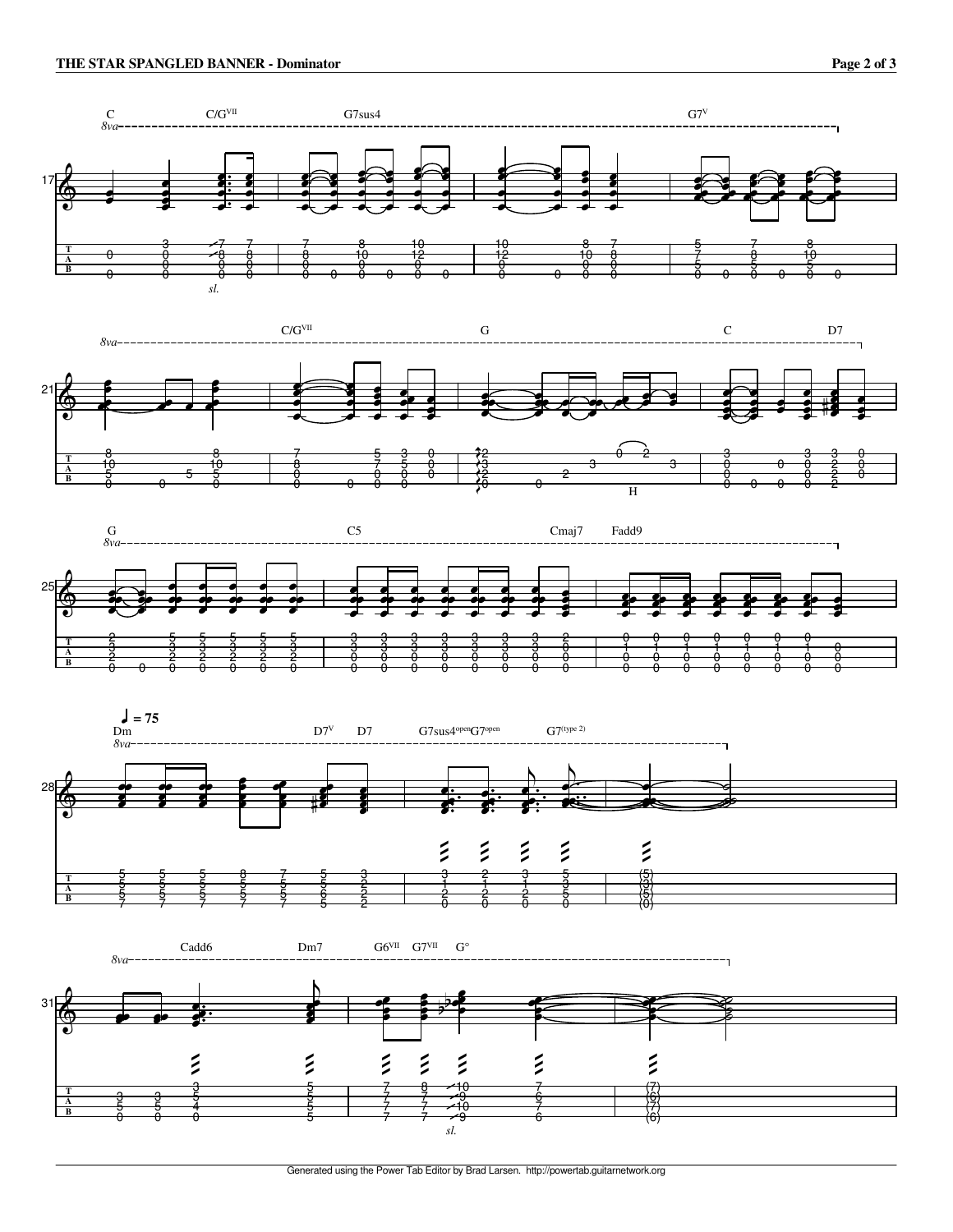#### **THE STAR SPANGLED BANNER - Dominator Page 3 of 3**